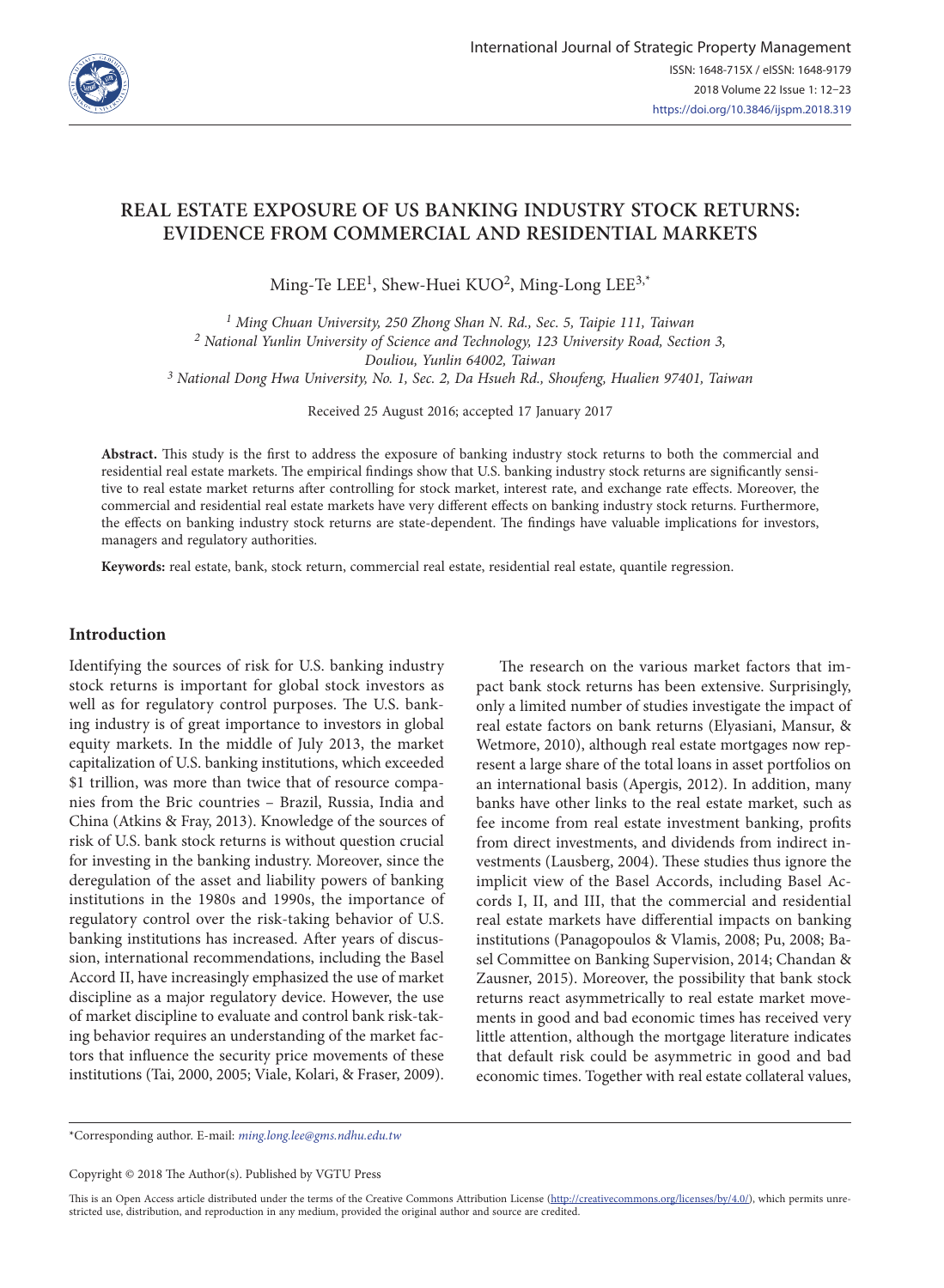the major risk of mortgage lending is driven by mortgagors' financial health, which likely suffers in bad economic times (Elmer & Seelig, 1999). Additionally, the literature also suggests that bank lending standards naturally change with market conditions. In particular, banks tend to adopt lax standards and engage in aggressive competition during periods of economic expansion (Berger & Bouman, 2009; Viale & Madura, 2014; Weinberg, 1995). Banks' lending risk is therefore likely to be asymmetric during good and bad economic times.

The purpose of this paper is to explore the sensitivities of U.S. bank stock returns to commercial and residential real estate price changes by implementing a time-series multi-factor framework. This paper offers the following contributions.

First, this study investigates the sensitivity of bank stock returns to commercial and residential real estate. Banks lend to and/or invest in both commercial and residential real estate markets (Choulet & Quignon, 2009). The price dynamics of the two markets often diverge from one another (Zhu, 2003). Moreover, commercial mortgages and residential mortgages have distinct provisions (Ambrose & Sanders, 2003). Consistent with the foregoing, the view that the commercial and residential real estate markets have different impacts on banking institutions is implicit in the Basel Accords. However, existing studies focusing on real estate returns do not distinguish between the two markets. Obviously, to have a clearer picture of the risk exposure of banks to real estate, it is essential to understand the separate influences of the commercial and residential real-estate markets. To fill the void in the literature, the present work addresses for the first time both commercial and residential real-estate sensitivities.

Second, this study employs direct commercial real estate data to address the sensitivity of bank stock returns to real estate. When using commercial real estate returns to examine real estate sensitivity, existing studies utilize real estate investment trust returns (REITs). Whether REIT performance closely follows the commercial real estate market, however, is the subject of debate (Allen, Madura, & Wiant, 1995; Elyasiani et al., 2010; Lee & Chiang, 2010; M. L. Lee, M. T. Lee, & Chiang, 2008). To amend this deficit in the research, the present work utilizes direct commercial real estate data to address the sensitivity of bank stock returns to real estate.

Third, this study is the first to examine non-linear sensitivities of bank stock returns using quantile regression (QR), which examines the conditional dependence of specific quantiles of bank stock returns with respect to the factors that have been studied. The QR approach can provide specific insights on the impact of real estate factors – including additional market factors that have been studied – on bank stock returns given different states of the banking industry, including bearish (lower quantile) and bullish (upper quantile) markets (Baur, Dimpfl, & Jung, 2012; G. Li, Y. Li, & Tsai, 2015). Thus, this approach reveals information regarding the non-linear effects of the studied factors on bank stock returns (Baur, 2013; Mensi, Hammoudeh, Reboredo, & Nguyen, 2014)<sup>1</sup>.

The remainder of the paper proceeds as follows. Section 1 provides a summary of the literature on the sensitivities of banks to interest rates, exchange rates, and real estate. Section 2 describes the data and empirical methodologies. Sections 3 and 4 present and discuss the empirical results. Section "Concluding remarks" concludes the paper.

# **1. Interest rate, exchange rate, and real estate sensitivities**

Banks are considered to operate in a unique industry, and they differ in many respects from other industrial companies (Bessler & Kurmann, 2014; Fama, 1980; Gande & Saunders, 2012). In addition to equity market returns, the literature has proposed that interest rates, foreign exchange rates, and real estate returns reflect the inherent risks involved in banking to render the pricing of bank stocks more efficient (Bessler & Kurmann, 2014). The rest of this section proceeds as follows. Section 1.1 summarizes interest rate sensitivity studies, Section 1.2 summarizes exchange rate sensitivity studies, and Section 1.3 reviews the literature on real estate sensitivity.

#### **1.1. Interest rate sensitivity**

A traditional feature of the banking business is borrowing short-term in the form of deposits and lending long in the form of loans. In this way, banks transform debts with short maturity into credits with long maturities and collect the difference in rates as profit. The practice of maturity transformation creates a maturity mismatch between bank assets and liabilities and exposes banks to interest rate changes. Based on this view, a considerable number of empirical studies have examined the impact of interest rate changes on bank returns since the early 1970s (Baele, De Bruyckere, De Jonghe, & Vander Vennet, 2015; Elyasiani et al., 2010).

Consistent with the mismatch issue, early studies in general document a significantly negative effect of movements in interest rates on bank stock returns (Au Yong & Faff, 2008; Bae, 1990; Czaja, Scholz, & Wilken, 2010; Dinenis & Staikouras, 1998; Elyasiani & Mansur, 1998, 2003; Flannery & James, 1984; Stevenson, 2002). Moreover, bank stock returns tend to exhibit stronger sensitivity to changes in long-term interest rates and to changes in short-term rates. Studies that provide supporting evidence include Akella and Chen (1990), Yourougou (1990), Kwan (1991), Akella and Greenbaum (1992), Song (1994), Elyasiani and Mansur (1998), Kane and Unal (1988),

<sup>&</sup>lt;sup>1</sup> Examining only the 50 percent quantile, Bessler and Kurmann (2014) in fact performed a median regression and thus did not explore the non-linear sensitivities of bank stock returns.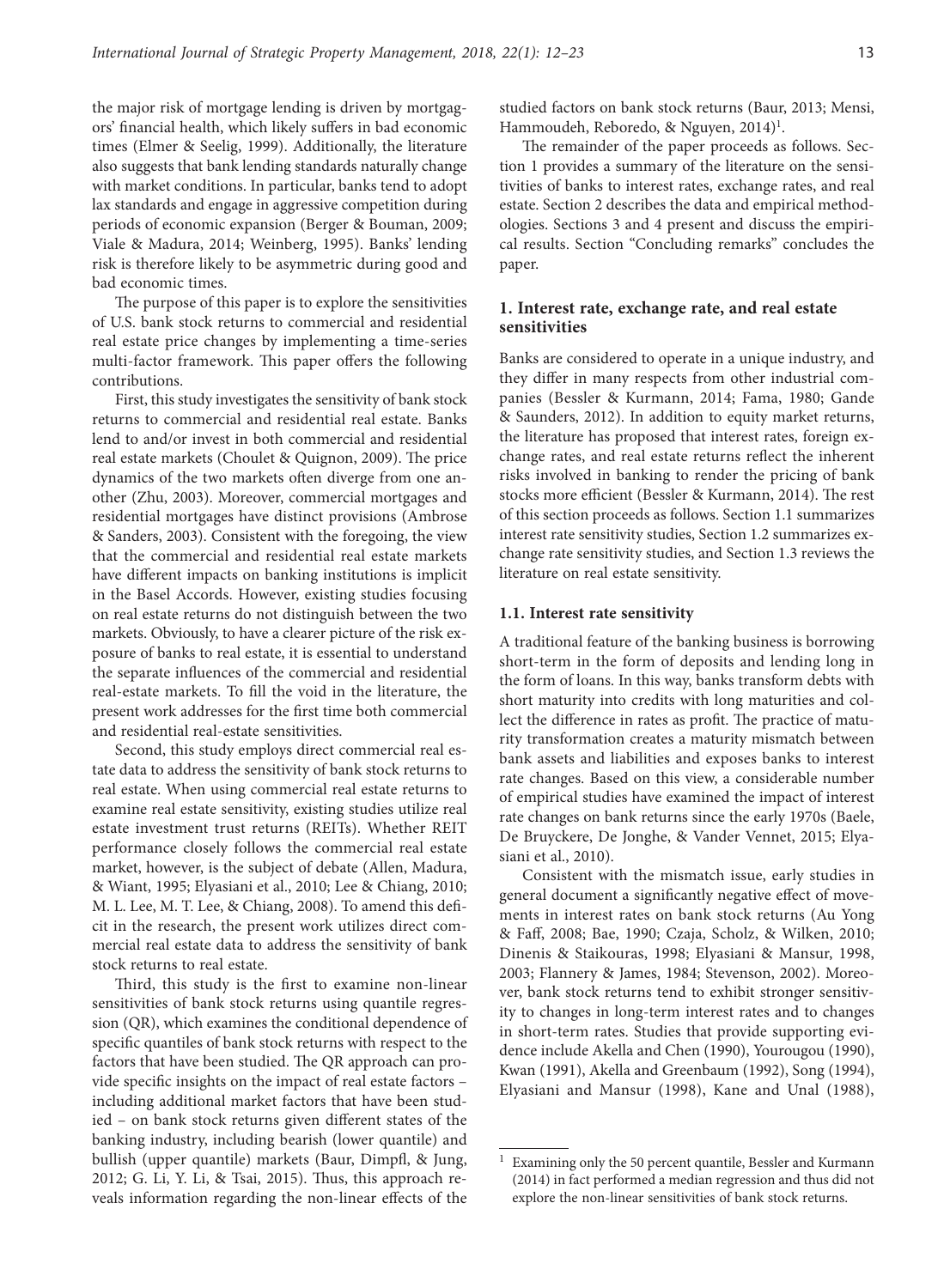Saporoschenko (2002), Elyasiani and Mansur (2004), and Czaja et al. (2009).

More recent studies, however, suggest that the effect has declined (Benink & Wolff, 2000; Faff & Howard, 1999; Lael Joseph & Vezos, 2006; Ryan & Worthington, 2004) and may have reversed from negative to positive over time. Specifically, Ferrer, González, and Soto (2010) and Ballester, Ferrer, and González (2011) find that Spanish banks are significantly and positively exposed to interest rate changes in the post-euro period. Bessler, Kurmann, and Nohel (2015) also find that US banking industry stock returns are positively related to interest rate changes post 1999. Proposed reasons include the lack of adequate competition in the banking industry, the widespread use of adjustable rate loans, expansion of asset securitization, intensive use of interest rate derivatives, and difficulties maintaining margins in the low interest rate environment of recent years (Ballester et al., 2011; Bessler et al., 2015; Faff & Howard, 1999; Ferrer et al., 2010; Ho & Saunders, 1981; Lepetit, Nys, Rous, & Tarazi, 2008; Sukcharoensin, 2013). Nevertheless, the positive interest rate sensitivity might also be attributed to the short periods of time covered by these studies. In conclusion, the literature has reported both negative and positive interest rate sensitivity. The seemingly conflicting results may be caused by the various sample periods covered by these studies and thus indicate that the response of banking industry stock returns to interest rate changes may be dependent on the banking environment.

#### **1.2. Exchange rate sensitivity**

Changes in exchange rates is another potential risk source that has attracted a great deal of attention (Elyasiani et al., 2010; Tai, 2000) because of the increasing volatility of exchange rates after the advent of the flexible exchange rate system in the 1970s as well as the increasing globalization of the economy (Choi, Elyasiani, & Kopecky, 1992; Tai, 2000). In particular, fluctuations in exchange rates may result in translation gains or losses based on banks' net foreign positions and therefore may be another potential determinant of bank stock returns (Tai, 2000). However, banks can hedge their foreign exchange exposure with currency derivatives and reduce the exposure of stock returns to exchange rate risk (Choi & Elyasiani, 1997).

While certain studies have had limited success in detecting the influence of fluctuations in foreign exchange rates (Baele et al., 2015; Joseph & Vezos, 2006; Martin, 2000), many empirical studies have verified the significant impact on bank stock returns from an international standpoint, including Australia (Shamsuddin, 2009), China (T. C. Wong, J. Wong, & Leung, 2009), Korea (Hahm, 2004), Malaysia (Rahman, 2010), Thailand (Vithessonthi, 2010), Turkey (Kasman, Vardar, & Tunç, 2011), and the U.S. (Choi & Elyasiani, 1997; Choi et al., 1992; Gounopoulos, Molyneux, Staikouras, Wilson, & Zhao, 2013; Harris, Wayne Marr, & Spivey, 1991; Tai, 2000, 2005; Wetmore & Brick, 1994). Moreover, Choi and Elyasiani (1997) and Tai

(2005) report that exchange rate sensitivity is even more significant than interest rate sensitivity for U.S. banks. In contrast, Chamberlain, Howe, and Popper (1997), Ryan and Worthington (2004), Joseph and Vezos (2006), Di Iorio, Faff, and Sander (2013) find that exchange rate sensitivity is not very pronounced for their sample Australian, European, Japanese, and U.S. banks. In conclusion, some prior studies have had limited success in detecting significant foreign exchange sensitivity, while others reveal significant foreign exchange sensitivity. The apparently contradictory results may be caused by the selective hedging activities of banks on exchange rate risk over the various sample periods covered by these studies.

#### **1.3. Real estate sensitivity**

In countries with a large scope of permissible real estate activity, real estate loans often constitute a major portion of the banks' balance sheets (He, Myer, & Webb, 1996; Lausberg, 2004; Mei & Saunders, 1995). Moreover, internationally, banks have dramatically shifted their assets to real estate loans over the past decades (Apergis, 2012; Blaško & Sinkey, 2006; He et al., 1996; Young, Wiseman, & Hogan, 2014). In particular, since 1989, U.S. banks have shifted more of their assets from commercial loans to real estate loans in response to risk-based capital requirements or their possible implementation and the increased use of commercial paper by corporations as a substitute for bank loans (Blaško & Sinkey, 2006; Elyasiani et al., 2010). This asset substitution has potentially exposed banks to the risk of changes in real-estate prices (Blaško & Sinkey, 2006; Elyasiani et al., 2010). In fact, the subprime crisis has dramatically highlighted the significance of real estate risk (Huizinga & Laeven, 2012).

Surprisingly, the real estate effect has received only limited research attention. In the literature, factor models for bank stock returns have only sparsely incorporated real estate price changes as an additional risk factor. The few exceptions regarding U.S. banks include Allen et al. (1995), He et al. (1996), Mei and Saunders (1995), Elyasiani et al*.* (2010), Bessler and Kurmann (2014), and Bessler et al. (2015), all of whom document positive sensitivity of bank stock returns to REIT returns. The only exception is a study by He and Reichert (2003) showing that bank returns are positively exposed to housing returns. The positive sensitivities are consistent with the view that increases in real estate prices lead to declines in the inability of borrowers to meet their obligations for mortgage loans and uncollateralized loans and declines in expected losses, which lead to increases in bank profitability (Apergis, 2012; Elyasiani et al., 2010).

However, rises in real estate values do not necessarily increase bank profitability because institutions tend to extend lending to borrowers with a declining risk premium when real estate values are rising (Apergis, 2012; Herring & Wachter, 2003, 1998). Moreover, apart from myopia and intensive competition, when making efforts to expand lending to households and firms, banking institutions are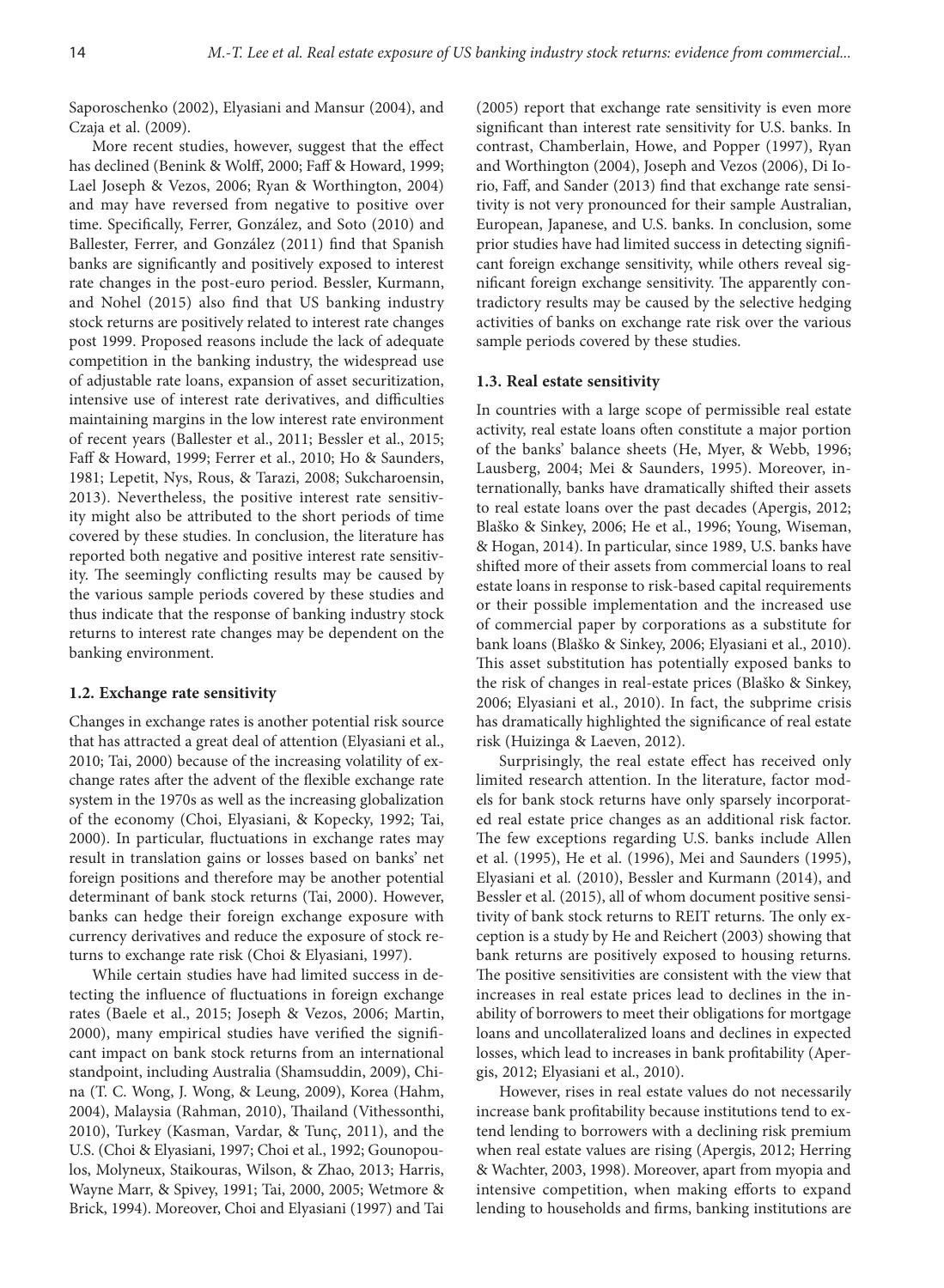motivated by short-term incentive structures and accounting and regulatory arrangements to engage in higher risk exposure, and hence, their risk premium may fail to compensate for potential losses (Apergis, 2012; Berger & Udell, 2004; Borio, Furfine, & Lowe, 2001). Supporting the above arguments, Cavallo and Majnoni (2002), Arpa, Giulini, Ittner, and Pauer (2001), and Laeven and Majnoni (2003) provide empirical evidence showing a negative relationship between lending growth and profitability. Consistent with this view, Apergis (2012), in contrast to the above U.S. studies, produces negative sensitivities of Greek bank stock returns to REIT returns.

To summarize, previous studies generally document positive sensitivity of bank stock returns to real estate returns. However, there are also theories that suggest negative sensitivity. It is worth noting that, with the exception of He and Reichert (2003), the abovementioned studies regarding the effects of real estate risk on bank stock returns employ REIT returns as a real estate factor. However, REITs are primarily securitized commercial estate investments, and thus, REIT returns arguably largely reflect commercial real estate market movement. Moreover, whether REIT returns closely resemble commercial real estate returns is disputed (Allen et al., 1995; Elyasiani et al., 2010; Lee & Chiang, 2010; Lee et al., 2008). Nevertheless, to date, no study has employed direct commercial real estate returns to investigate the sensitivity of bank stock returns to real estate.

Furthermore, the above studies apparently ignore the fact that banking activities involve both commercial and residential real estate markets, whose prices often diverge from each other (Choulet & Quignon, 2009; Zhu, 2003). Commercial real estate has unique characteristics, such as longer construction lags, long-term leases, volatile income streams, high maintenance costs, and low consumption values; as a result, commercial and residential real estate cycles show distinct patterns (Chiu, M. T. Lee, M. L. Lee, & Chiang, 2010; Zhu, 2002, 2003). In fact, the Basel Accords, which were developed by the Bank for International Settlements, assign different risk weights for commercial and residential mortgages (Panagopoulos & Vlamis, 2008; Pu, 2008; Basel Committee on Banking Supervision, 2014; Chandan & Zausner, 2015), which have distinct characteristics (Chiu et al*.*, 2010). However, no study has examined the sensitivity of bank stock returns to both commercial and residential real estate. Moreover, no study, to the best of our knowledge, has employed quantile regressions to explore the asymmetric and non-linear effects of factors on bank stock returns.

#### **2. Data source and description**

Following He et al*.* (1996), Ryan and Worthington (2004), Elyasiani et al. (2010), and Bessler and Kurmann (2014), this study performs empirical analyses on the industry level. In this study, banking industry stock returns (*BANK*) are computed based on the Datastream US bank total return index (Kolb, 2011). Stock market returns (*MRK*) are calculated based on the Datastream world total equity return index (Tai, 2005). Interest rate changes (*INT*) are the changes to the 10-year Treasury constant maturity rate (Elyasiani et al., 2010).

Exchange rate changes (*FX*) are changes to the index based on the trade-weighted average of the foreign exchange values of USD against the currencies of major US trading partners (Bessler & Kurmann, 2014; Tai, 2005); thus, positive changes indicate increasing values of the US dollar. Commercial real estate returns (*CRE*) are the changes to the US Moody's/RCA major-market commercial property price index<sup>2</sup>, and residential real estate returns (*RRE*) are the changes in the seasonally adjusted S&P CoreLogic Case-Shiller-20-city composite home price index<sup>3</sup>.

Moody's Investors Service and Real Capital Analytics, Inc. jointly publish the US Moody's/RCA commercial property price index monthly. S&P Dow Jones Indices, CoreLogic and MacroMarkets LLC together publish the S&P CoreLogic Case-Shiller home price index monthly. Both index series are constructed using the repeated sales regression approach and are designed to measure average prices at the property level4. The indices thus are based on the price changes actually experienced by individual properties and the same types of price changes that direct property investors and homeowners actually experience.

All the indexes are monthly series because of the availability of direct real estate data and the relative low noise compared with the high noise in high-frequency data (Du, Hu, & Wu, 2014; Elyasiani et al., 2010). Due to data availability, the sample period is from January 2001 to May 2014. Before being differenced, all indexes are set to 1.00 in January 2002 to eliminate scaling effects, and the logarithm is taken (M.-T. Lee, M.-L. Lee, Lai & Yang, 2011).

Figures 1 and 2 plot the time series dynamics of the six return series under study. As expected, the return series experience strong fluctuations over time and stronger swings during the recent global financial crisis (GFC) period. These fluctuations suggest the possibility of different economic states in the sample period. Figure 3 plots the

 $^{\rm 2}$  The empirical results are similar when either the Moody's RCA national all-property index or the core commercial property index is used instead of the major-market commercial property index.

<sup>&</sup>lt;sup>3</sup> As suggested by one anonymous referee, loan value indices are preferred to real estate indices because banks rarely hold real estate as an investment or as a capital asset. Similar to previous studies, this study utilizes real estate indices because of data availability. Readers should keep this limitation in mind.

<sup>4</sup> Based on actual transaction prices, the indices are generally considered to measure property value movements more accurately over time compared to appraisal-based indices (Geltner & Ling, 2006). However, the repeat sale indices are not perfect and might suffer from some inherent problems, such as aggregate bias and selection bias (Parker, MacFarlane, Newell, & Rossini, 2007).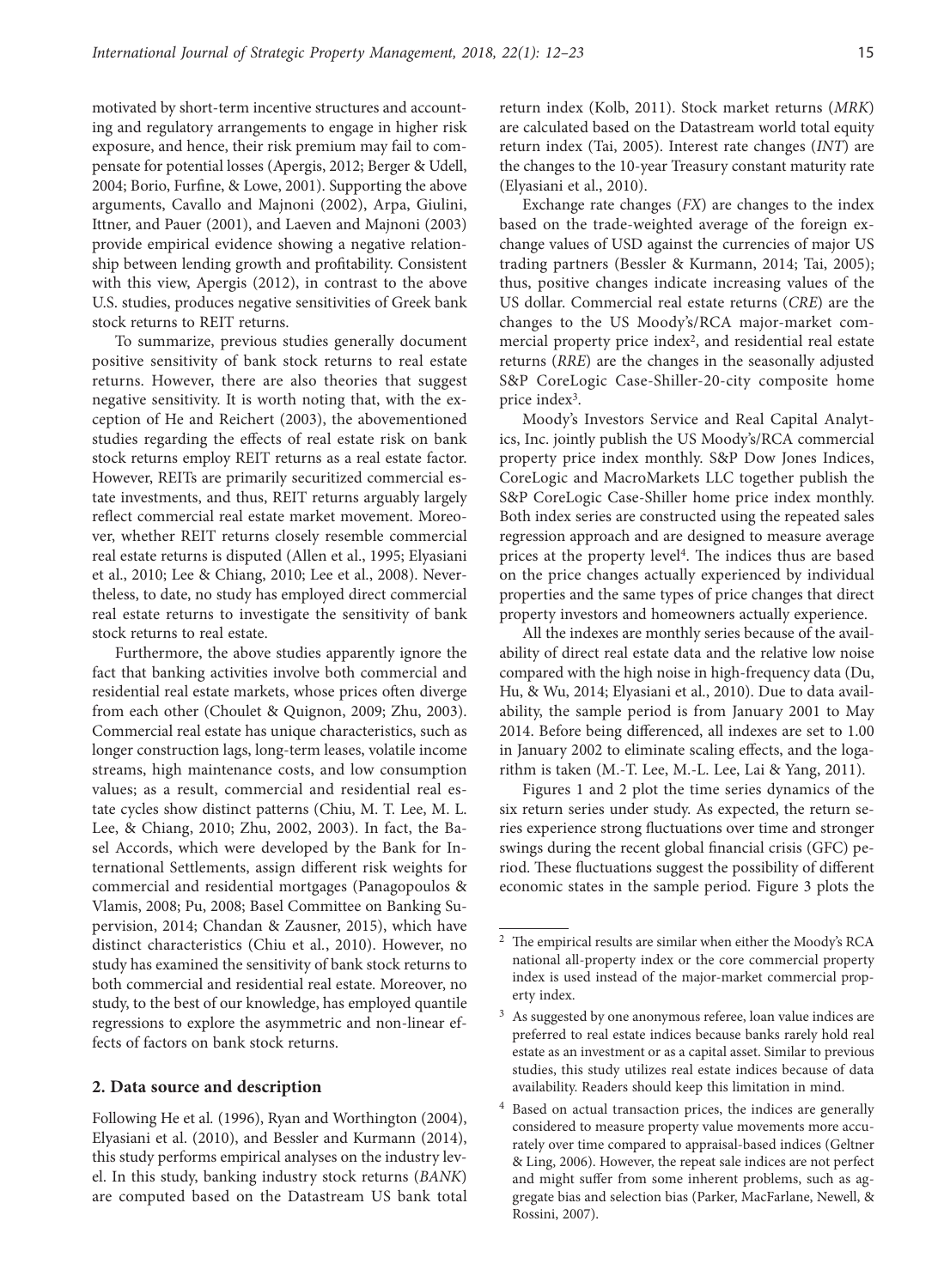|           | <b>BANK</b> | <b>MRK</b> | <b>INT</b>  | FX        | <b>RRE</b> | <b>CRE</b> |
|-----------|-------------|------------|-------------|-----------|------------|------------|
| Mean      | 0.078%      | 0.491%     | $-0.455%$   | $-0.195%$ | 0.473%     | 0.264%     |
| Median    | 0.172%      | 1.213%     | $-0.952%$   | $-0.012%$ | 0.811\%    | 0.542%     |
| Max.      | 33.343%     | 14.759%    | 25.926%     | 6.895%    | 3.516%     | 1.718%     |
| Min.      | $-31.971%$  | $-26.304%$ | $-38.550\%$ | $-5.429%$ | $-3.656%$  | $-2.011%$  |
| Std. Dev. | 0.080       | 0.050      | 0.085       | 0.021     | 0.013      | 0.009      |
| Skewness  | 0.079       | $-1.218$   | $-0.106$    | 0.059     | $-1.518$   | $-0.821$   |
| Kurtosis  | 7.486       | 7.340      | 5.524       | 3.317     | 5.435      | 2.736      |
| Obs.      | 161         | 161        | 161         | 161       | 161        | 161        |

Table 1. Summary statistics





Figure 2. Time series plot for *FX, CRE* and *REE* series

commercial and residential real estate return dynamics to present a clear picture of their co-movements. As expected, both real estate markets experience the largest losses during the GFC period. Importantly, the two markets, however, do not move in tandem and diverge from each other often. This observation highlights the importance of investigating the impact of commercial and residential real estate markets on banking industry stock returns.

Table 1 reports summary statistics for the six studied return series. The mean values of *BANK, MRK, INT, FX,* 



Figure 3. Time series plot for commercial and residential real estate returns

*RRE, and CRE* are 0.078%, 0.491%, –0.455%, –0.195%, 0.473%, and 0.264%, respectively. These values indicate that the world stock market performs best during the sample period, followed by the commercial real estate market and then the residential real estate market. More importantly, *BANK* has a skewness value of 0.079 and a kurtosis value of 7.486, with maximum and minimum values of 33.343% and –31.971%, respectively, suggesting that the US bank stock industry index returns are not normally distributed<sup>5</sup>.

This result raises concerns about the normality assumption on the error term from an OLS (ordinary least squares) regression with *BANK* as the dependent variable. In fact, this concern is confirmed and shown in the empirical result section. In this case, OLS estimates, which focus on the central tendency in the data, are likely to miss some important aspects and probably produce poor results (Allen, Powell, & Singh, 2011; Fin, Gerrans, Singh, & Powel, 2009; Santa-Clara & Valkanov, 2003). Hence, quantile regression is a better choice because it pertains to nonnormally distributed data (Petscher & Logan, 2014; Hao & Naiman, 2007) and allows us to explore the relationships among the studied variables under different quantiles of

 $^5\,$  Evidence already exists that bank stock returns and real estate returns are not normally distributed (Young & Graff, 1995; Kosfeld & Robe, 2001; De Vries, 2005; Young, Lee, & Devaney, 2006).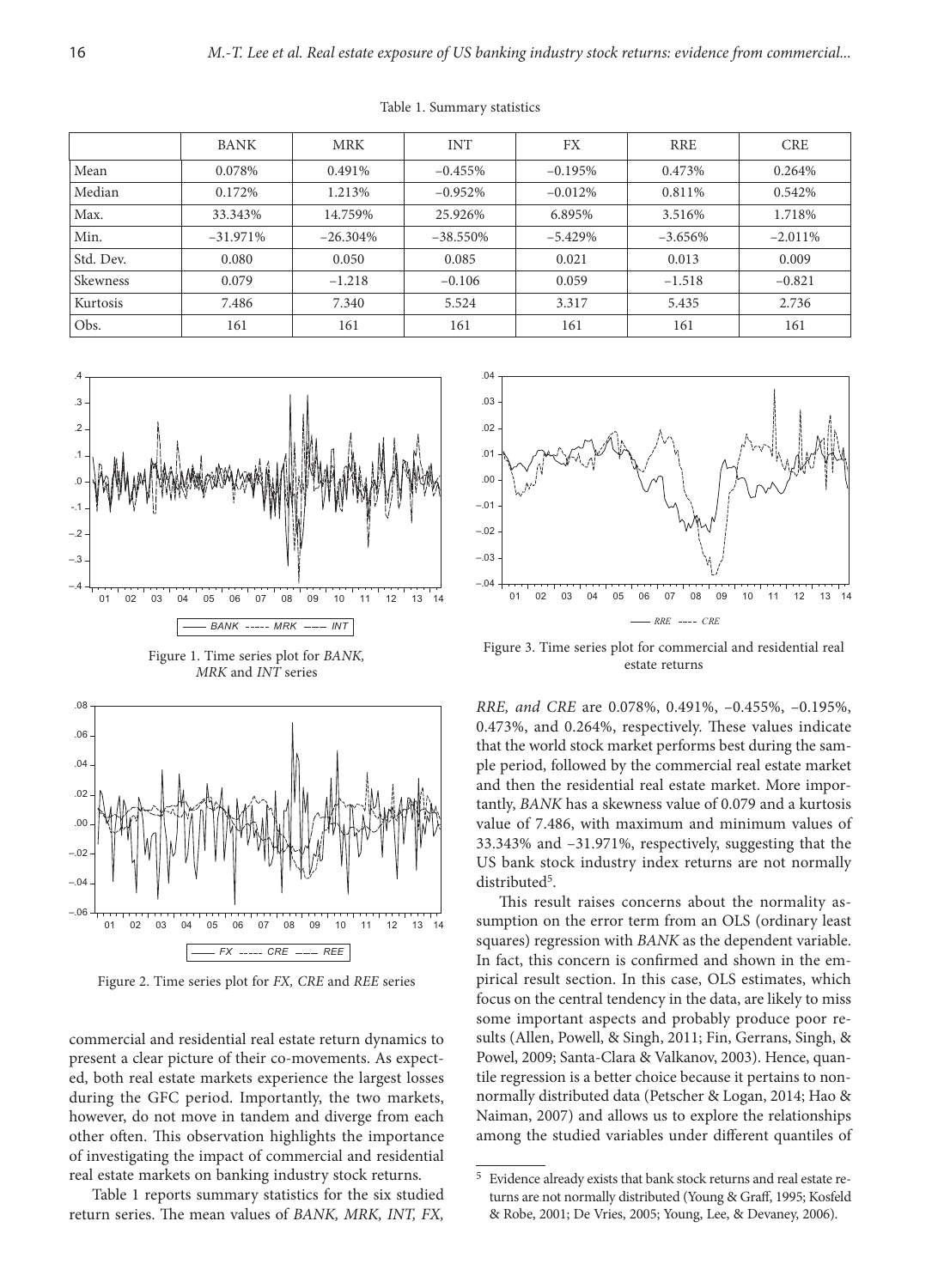the bank stock returns. Therefore, the QR approach can provide specific insights on the impact of the studied factors on the different banking industry states of the bank stock return because the banking industry stock return contains information about the state of the banking industry (Baur, 2013; Baur et al., 2012; Li et al., 2015; Mensi et al., 2014). To the best of our knowledge, no previous study examines the effect of real estate market returns on bank stock industry returns using quantile regression.

### **3. The empirical model**

Extended from previous studies, the following multi-factor model forms the foundation of the banking industry return-generating process<sup>6</sup>:

$$
BANK_t = \beta_0 + \beta_M MRK_t + \beta_I INT_t + \beta_F FX_t +
$$
  
\n
$$
\beta_C CRE_t + \beta_R RRE_t + \sum_d \beta_d DIFO_t + u_t
$$
\n(1)

In Equation (1),  $BANK_t$  is the US banking industry stock return;  $MRK<sub>t</sub>$  is the stock market stock return;  $INT<sub>t</sub>$  is the interest rate change;  $FX<sub>t</sub>$  denotes the changes in the foreign exchange rate index;  $CRE<sub>t</sub>$  denotes the commercial real estate market return; *RRE<sub>t</sub>* indicates the residential real estate market return,<sup>7</sup> and  $DIFO<sub>t</sub>$  are dummy variables for influential observations identified by the RSTUDENT and DIFFITS diagnostics<sup>8</sup> (Belsley, Kuh, & Welsch, 2005); *u* is the error term and independent from the independent variables.

Existing studies adopt the OLS approach to estimate conditional mean dependence between banking industry returns and the studied factors. However, this approach is not effective for the non-normal sample of this study, which is confirmed and shown in the empirical result section. Moreover, the OLS approach does not accommodate the possible non-linearity of bank stock return sensitivities revealed in the literature review section. Since being proposed by Koenker and Bassett (1978), QR has become a popular tool to address non-normal samples and captures potential non-linear dependence between financial data series. In this study, the multi-factor quantile regression takes the following form9:

$$
BANK_t^{\tau} = \beta_0^{\tau} + \beta_m^{\tau}MRK_t + \beta_i^{\tau}INT_t + \beta_f^{\tau}FX_t +
$$
  
\n
$$
\beta_c^{\tau}CRE_t + \beta_r^{\tau}RRE_t + \sum_d \beta_d^{\tau}DIFO_t + v_t^{\tau}
$$
\n(2)

In Equation (2),  $BANK^{\tau}$  is the  $\tau$ th quantile of  $BANK$ ; the definition of the independent variables *MRK*, *INT*, *FX*, *CRE*, *RRE*, and *DIFO* is the same as in Equation (1); various β<sup>τ</sup> are the coefficient estimates at quantile τ, and  $ν<sup>τ</sup>$ is independent from the independent variables, with the conditional τth quantile of the error term being equal to zero.

#### **4. Empirical results and discussions**

The Basel Accords assign different risk weights for commercial and residential mortgages. However, previous studies on bank stock returns fail to differentiate commercial and real estate markets. As banks' lending risk is likely asymmetric, bank stock return sensitivities could therefore be non-linear and state dependent. Previous studies, however, do not address this possibility. In contrast, this study distinguishes between commercial and real estate markets. Section 4.1 presents and discusses the OLS regression results that incorporate both markets' returns as independent variables. This study further models the state-dependent sensitivities of bank industry stock returns in regressions. Section 4.2 presents and discusses the QR results that further allow state-dependent sensitivities.

#### **4.1. OLS results: on average, do real estate market returns affect bank industry stock returns?**

Table 2 presents the OLS estimation results from Equation (1). The top panel reports the estimated coefficients and the related t-statistics and variance inflation factors. The variance inflation factors are all less than three and thus show no collinearity problem. This finding supports the incorporation of both commercial and residential real estate market returns in regressions and also indicates that the two real estate market returns are likely to have separate influences on banking industry stock returns.

<sup>6</sup> As discussed in the literature review, asset composition could have effects on bank returns and risk exposure. To the best of our knowledge, none of the existing industry-level studies have included explicit control variables for asset composition in their regressions. These studies implicitly presume stable asset composition of the industry as a whole and measure the average effects during the studied periods. Because of data availability, the current study adopts a similar approach. In addition, this study employs dummy variables for influential observations to help address the effects. The Ramsey RESET test results reported later reveal no model mis-specification and thus provide confidence for the approach used. However, as suggested by an anonymous referee, it might be fruitful to include asset composition variables in the regressions in future research.

<sup>7</sup> Based on the majority of existing studies, this study utilizes actual returns. Orthogonalized or unexpected returns are not used for the following reasons: (1) Orthogonalizing the factors results in biased estimators (Giliberto, 1985). (2) It is not apparent which are the driving factors and which are the driven factors (Kane & Unal, 1988). (3) The use of actual returns has been a common practice in previous empirical studies, and this practice makes it more difficult to find significant coefficients (Choi et al., 1992). (4) Actual changes are likely to be largely unexpected if the market is informationally efficient (Tai, 2000).

<sup>8</sup> Specifically if an observation with the absolute value of RSTU-DENT or DFFITS is greater than 2, the *DIFO* for the observation is equal to one; otherwise, it is equal to zero. This study identifies nine influence observations during the GFC period. Greatrex and Rengifo (2010) also adopt dummies for influence observations to incorporate the influence of GFC into their study.

<sup>9</sup> The approach is consistent with studies showing the state-dependent exposure of firms to systematic risk (Ozoguz, 2009; Perez‐Quiros & Timmermann, 2000; Viale & Madura, 2014).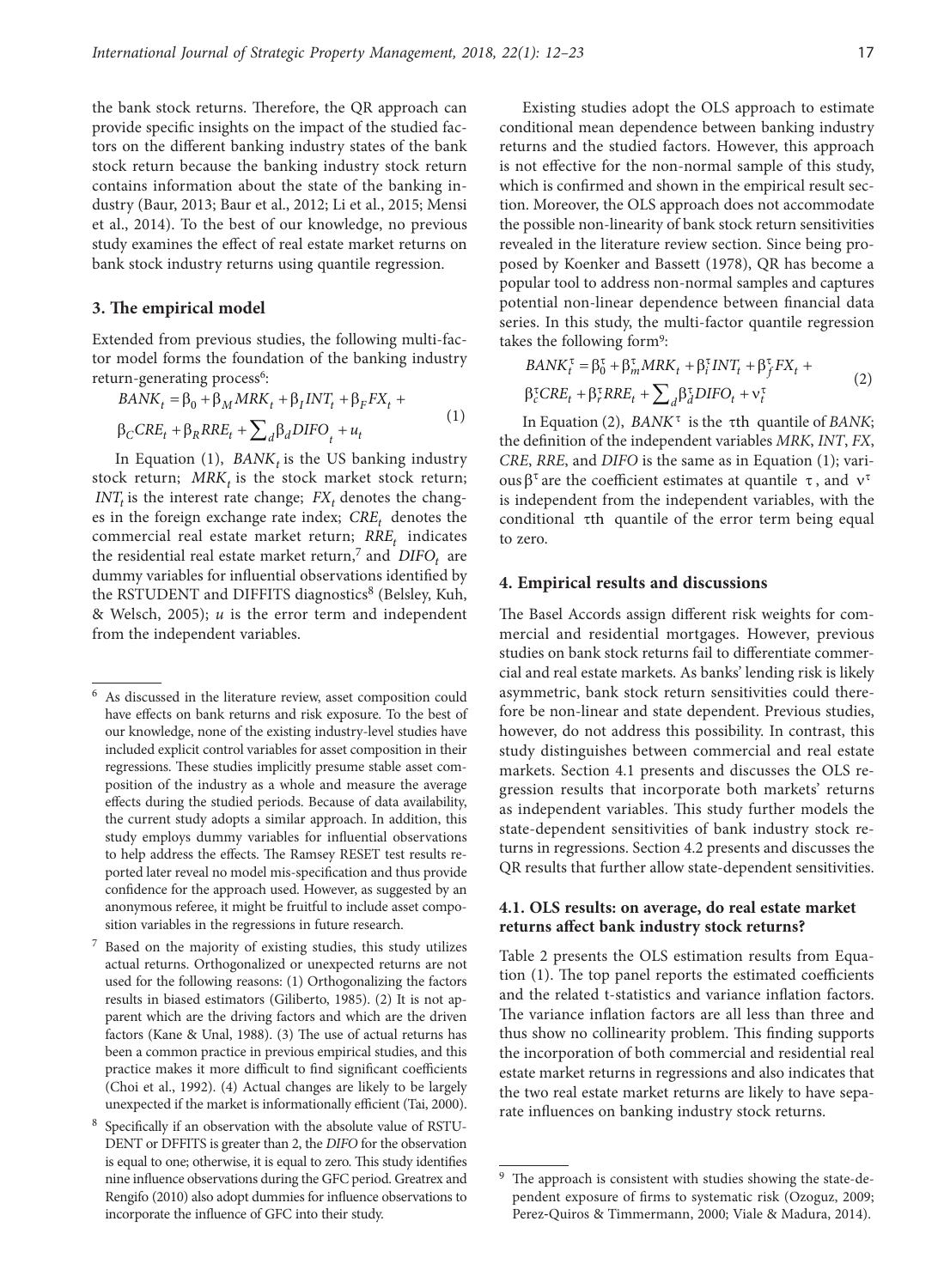Table 2. OLS estimates of bank stock return sensitivities

|                          | Coefficient | t-statistics         | VIF       |  |  |  |  |  |
|--------------------------|-------------|----------------------|-----------|--|--|--|--|--|
| Constant                 | $-0.004$    | $-1.124$             |           |  |  |  |  |  |
| <b>MRK</b>               | $0.956***$  | 11.204               | 2.114     |  |  |  |  |  |
| <b>INT</b>               | $0.129***$  | 3.056                | 1.494     |  |  |  |  |  |
| <b>FX</b>                | $0.535***$  | 2.988                | 1.612     |  |  |  |  |  |
| <b>CRE</b>               | $-0.312$    |                      | 1.610     |  |  |  |  |  |
| <b>RRE</b>               | $1.212***$  | 3.181                | 1.477     |  |  |  |  |  |
| Panel B: Model diagnosis |             |                      |           |  |  |  |  |  |
| R squared                | 0.803       |                      | $0.139**$ |  |  |  |  |  |
| <b>BG</b> test           | 1.762       | Watson               | $0.138**$ |  |  |  |  |  |
| <b>RESET</b>             | 1.043       | Anderson-<br>Darling | $0.790**$ |  |  |  |  |  |

*Notes*: 1. VIF stands for variance inflation factor. 2. BG test stands for Breusch-Godfrey serial correlation test. 3. RESET is the Ramsey regression equation specification error test. 4. Cramer-von Mises is the Cramer-von Mises normality test. 5. Watson is the Watson normality test. 6. Anderson-Darling is the Anderson-Darling normality test. 7. The coefficients of dummy variables for influential observations are included but not reported in the table. 8. \*\*\*, \*\*, and \* indicate significance at the 1%, 5%, and 10% significance levels, respectively.

In fact, the estimated coefficients of the real estate market returns support this expectation. In particular, *CRE* has an insignificant and negative coefficient. This coefficient indicates that commercial real estate market returns have no significant influence on U.S. bank industry stock returns. Arguably, the finding is at odds with the results of previous studies that utilize REIT returns – which should largely reflect movement in the commercial real estate market – as a real estate factor. However, the finding is consistent with the view that rises in real estate values do not necessarily increase banking institutions' profitability (Apergis, 2012; Herring & Wachter, 2003, 1998). In contrast, *RRE* has a significant and positive coefficient. Consistent with He and Reichert (2003), this coefficient indicates bank returns are linked positively to housing returns. This finding supports the view that house price increases enhance the ability of borrowers to meet their loan obligations, leading to increases in banks' profitability (Apergis, 2012; Elyasiani et al., 2010).

As expected, the coefficient of *MRK* is positive and statistically significant, suggesting that the US banking industry benefits from a global bull market. The magnitude of the coefficient is 0.956, which indicates that the U.S. banking industry is somewhat less risky than the world stock market portfolio. Tai (2005), using weekly data and three-factor models, also finds world stock market betas for US banks, on average, to be close to and less than unity. Studies using US domestic stock market portfolios, such as He et al. (1996), and Elyasiani et al. (2010), find stock market betas to be of smaller magnitude than that found here. The comparison suggests that the world stock market influences the US banking industry more strongly than the US domestic stock market.

In contrast with early bank stock return studies, *INT* has a significant and positive coefficient with a value of 0.129. This magnitude indicates that interest rate changes have less influence on banking industry returns than world stock market returns do. The positive coefficient reflects the suggestion by recent studies that the sensitivity to interest rate changes has become positive because of the changing banking environment. Moreover, the finding of the present study is consistent with the findings of Ferrer et al. (2010) and Ballester et al. (2011) on Spanish banking industry stock returns in the post-euro period and the findings of Bessler et al. (2015) on US banking industry stock returns after 1999. These findings reveal that environmental changes, such as the widespread use of adjustable rate loans, extraordinary expansion of asset securitization, intensive use of interest rate derivatives, and low interest rate environments, have become more important than the mismatch issue in terms of the effect on the link between interest rate changes and banking industry stock returns. However, the findings here should be treated with caution because the banking environment could change again in the future; for instance, the low interest rate environment may end at any time.

The coefficient of *FX* is 0.535 and statistically significant. However, in contrast to the finding of Baele et al*.* (2015) and Martin (2000), the significance of the *FX* coefficient is consistent with the findings of previous U.S. studies and implies that complete hedging is not likely for the US banking industry (Choi & Elyasiani, 1997; Choi et al., 1992; Gounopoulos et al., 2013; Harris et al., 1991; Tai, 2000, 2005; Wetmore & Brick, 1994). Consistent with Tai (2005), the positive coefficient indicates that the US banking industry benefits from a strong home currency. The finding is also in line with studies by Choi et al*.* (1992) and Chamberlain et al. (1997), who suggest that US banks by and large maintain a net long position in domestic currency positions. Consistent with Chamberlain et al. (1997), the coefficient of *FX* is larger than that of *INT* and indicates greater exchange rate sensitivity than interest rate sensitivity for the US bank industry.

The bottom panel of Table 2 reports the model diagnosis. The R squared is reasonably high and indicates the OLS regression's explanation power for approximately 80% of the movement of bank stock returns. The Breusch-Godfrey serial correlation test statistic shows that the model does not suffer from autocorrelation. The Ramsey RESET test statistic shows no omitted important variables. These measures of model diagnosis indicate that the dummies for influential observations have taken into account the influence of the GFC on banking industry stock returns<sup>10</sup>. However, the normality test statistics are all statistically significant and thus clearly show that the normality assumption of the error term required by OLS regression is violated. Therefore, the OLS approach is not effective, and the QR approach should be pursued.

 $^{10}\mskip 1.5mu$  This conclusion is also supported by the unreported CUSUM test, which shows no structural breaks for the banking industry returns during the sample period. The unreported White test statistics show no heteroscedasticity.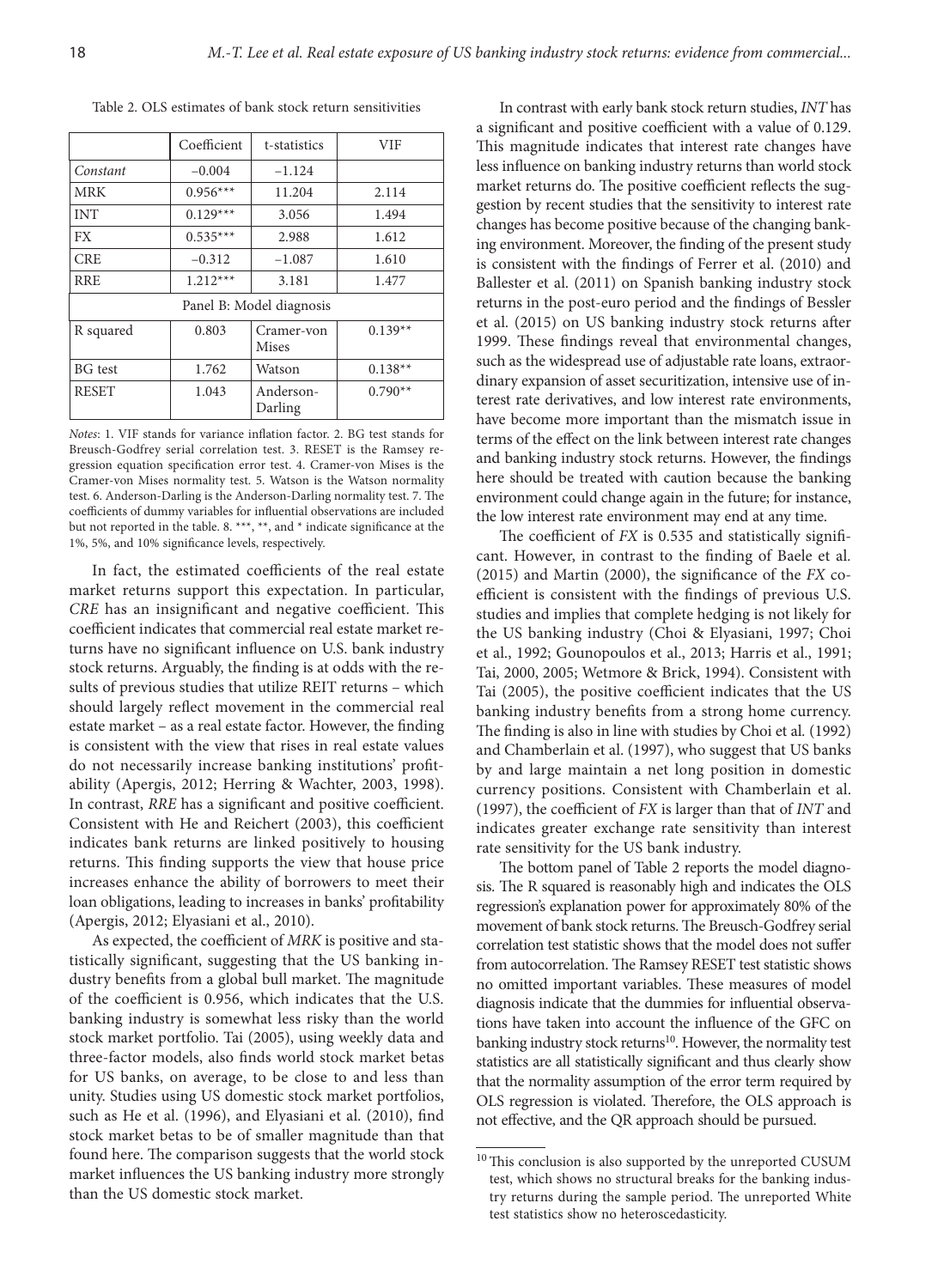# **4.2. QR results: are the effects of real estate market returns on bank industry stock returns state dependent?**

Table 3 presents the QR results from Equation (2). Panel A exhibits the results for quantiles 0.1 to 0.4, and Panel B exhibits the results for quantiles 0.5 to 0.9. The Ramsey RESET test statistics show that the regression is well specified for every quantile. The table clearly shows that the effects of real estate market returns on bank industry stock returns are state dependent. In particular, *CRE* has a significant and negative coefficient for quantiles 0.6 to 0.9, and *RRE* has a significant and positive coefficient for quantiles 0.1 to 0.7. The estimated coefficients again support the expectation implicit in the Basel Accords that commercial and residential real estate markets have distinct influences on banking industry stock returns.

| Panel A: Quantiles 0.1 to 0.4 |                                         |            |             |            |             |             |            |            |  |
|-------------------------------|-----------------------------------------|------------|-------------|------------|-------------|-------------|------------|------------|--|
| Quantile                      | Q(0.1)                                  |            | Q(0.2)      |            | Q(0.3)      |             |            | Q(0.4)     |  |
| Constant                      | $-0.051***$                             |            | $-0.038***$ |            | $-0.024***$ |             |            | $-0.014**$ |  |
|                               | $(-5.637)$                              |            | $(-6.054)$  |            | $(-3.533)$  |             |            | $(-2.055)$ |  |
| <b>MRK</b>                    | $0.786***$                              |            | $0.790***$  |            | $0.815***$  |             |            | $0.885***$ |  |
|                               | (3.825)                                 |            | (4.857)     |            |             | (6.105)     | (7.450)    |            |  |
| <b>INT</b>                    | $0.130**$                               |            | $0.159***$  |            | $0.167**$   |             | $0.159**$  |            |  |
|                               | (2.005)                                 |            | (2.860)     |            | (2.465)     |             | (2.010)    |            |  |
| <b>FX</b>                     | 0.569                                   |            |             | 0.456      |             | 0.380       |            | 0.352      |  |
|                               | (1.378)                                 |            | (1.205)     |            | (0.217)     |             | (1.312)    |            |  |
| <b>CRE</b>                    | $-0.158$                                |            |             | 0.433      |             | 0.223       |            | $-0.296$   |  |
|                               | $(-0.225)$                              |            | (0.835)     |            | (0.714)     |             | $(-0.524)$ |            |  |
| <b>RRE</b>                    | $2.158***$                              |            | $1.492***$  |            | $1.434***$  |             | $1.438***$ |            |  |
|                               |                                         | (3.007)    |             | (2.855)    |             | (2.921)     |            | (2.893)    |  |
| Pseudo $R^2$                  | 0.618                                   |            |             | 0.576      |             | 0.546       |            | 0.528      |  |
| <b>RESET</b>                  | 0.827                                   |            |             | 1.256      |             | 0.232       |            | 0.314      |  |
| Panel B: Quantiles 0.5 to 0.9 |                                         |            |             |            |             |             |            |            |  |
| Quantile                      | Q(0.5)                                  | Q(0.6)     |             | Q(0.7)     |             | Q(0.8)      |            | Q(0.9)     |  |
| Constant                      | 0.001                                   | 0.009      |             | $0.016***$ |             | $0.031***$  |            | $0.047***$ |  |
|                               | (0.191)                                 |            | (1.548)     | (2.733)    |             | (5.772)     |            | (6.041)    |  |
| <b>MRK</b>                    | $0.946***$                              | $0.969***$ |             | $1.029***$ |             | $1.016***$  |            | $1.040***$ |  |
|                               | (9.093)                                 | (9.275)    |             | (9.652)    |             | (10.064)    |            | (8.598)    |  |
| <b>INT</b>                    | 0.097                                   | 0.103      |             | 0.086      |             | $0.174**$   |            | $0.208**$  |  |
|                               | (1.325)                                 | (1.510)    |             | (1.112)    |             | (1.999)     |            | (2.315)    |  |
| <b>FX</b>                     | $0.515**$                               | $0.548**$  |             | $0.508**$  |             | $0.351**$   |            | $0.433**$  |  |
|                               | (2.269)                                 | (2.445)    |             | (2.315)    |             | (2.090)     |            | (2.067)    |  |
| <b>CRE</b>                    | $-0.683$                                | $-0.788*$  |             | $-0.888**$ |             | $-1.022***$ |            | $-0.890*$  |  |
|                               | $(-1.339)$                              | $(-1.803)$ |             | $(-2.355)$ |             | $(-3.197)$  |            | $(-1.799)$ |  |
| <b>RRE</b>                    | $0.959**$                               | $0.909*$   |             | $1.007*$   |             | 0.667       |            | 0.598      |  |
|                               | (1.998)                                 | (1.967)    |             | (1.972)    |             | (1.239)     |            | (0.655)    |  |
|                               | Pseudo $\mathbb{R}^2$<br>0.519<br>0.521 |            |             | 0.522      |             | 0.542       |            | 0.566      |  |
| <b>RESET</b>                  | 1.163                                   | 2.572      |             | 2.434      |             | 1.492       |            | 1.990      |  |

*Notes*: 1. Parentheses enclose t-statistics obtained using XY-pair bootstrapping procedure. 2. RESET is the Ramsey regression equation specification error test. 3. The coefficients of dummy variables for influential observations are included but not reported in the table. 4. \*\*\*, \*\*, and \* indicate significance at the 1%, 5%, and 10% significance levels, respectively.

The negative coefficients of *CRE* at the upper quantiles are consistent with the findings of Cavallo and Majnoni (2002), Arpa et al. (2001), and Laeven and Majnoni (2003), who document a negative relationship between lending growth and the profitability of banking institutions<sup>11</sup>. The finding indicates that, when making commercial mortgage lending in bullish periods, banks may not charge enough of a risk premium possibly because of myopia, intensive competition, and incentive structures (Apergis, 2012; Berger & Udell, 2004; Borio et al., 2001). On the other hand, the insignificant coefficients of *CRE* at lower quantiles indicate that banks are not significantly influenced by commercial real estate market fluctuations in bearish periods. This finding is consistent with the view that commercial mortgage markets are relatively stable during downturns because of the cash flow support from underlying properties (Chiu et al., 2010).

The positive coefficients of *RRE* at the lower and middle quantiles are consistent with the study by He and Reichert (2003), in which bank returns are positively exposed to residential real estate returns. This finding supports the view that residential real estate price increases could lead to declines both in the inability of borrowers to meet their loan obligations and in expected losses, leading to increases in banks' profitability (Apergis, 2012; Elyasiani et al., 2010). On the other hand, the coefficients of *RRE* are insignificant at upper quantiles. This finding indicates that banks are not significantly influenced by residential real estate market fluctuations in bullish periods. This is consistent with the view that residential real estate price appreciation affects bank stock returns primarily by lowering the chance of mortgage defaults as a result of reductions in the imbedded put option value (Downing, Stanton, & Wallace, 2005; Koetter & Poghosyan, 2010).

In every quantile, *MRK* has a significant and positive coefficient. The coefficients range from 0.786 to 1.040. The results show that bank stock returns are always closely linked to general stock market returns. In quantiles 1 to 4 and quantiles 8 and 9, *INT* has a significant and positive coefficient. However, *INT* has no significant coefficient in quantiles 5 to 7. The results indicate that interest rate changes have a more positive impact on bank industry returns during bearish and bullish periods than moderate periods. Possible reasons for these results include difficulties maintaining margins in low interest rate environments (Ballester et al., 2011) and selective hedging behavior with respect to interest rate risk (Ruprecht, Entrop, Kick, & Wilkens, 2014). The coefficient of *FX* is positive and statistically significant only for quantiles 0.5 to 0.9. The results indicate that the US banking industry benefits from a strong home currency during moderate and bullish periods. Likewise, banks may engage in selective hedging on exchange rate risk and thus be immune to the influence of exchange rate changes during bearish periods.

<sup>&</sup>lt;sup>11</sup> The negative coefficients do not violate the belief in the positive risk-return tradeoff because *BANK* and *CRE* are measures of returns.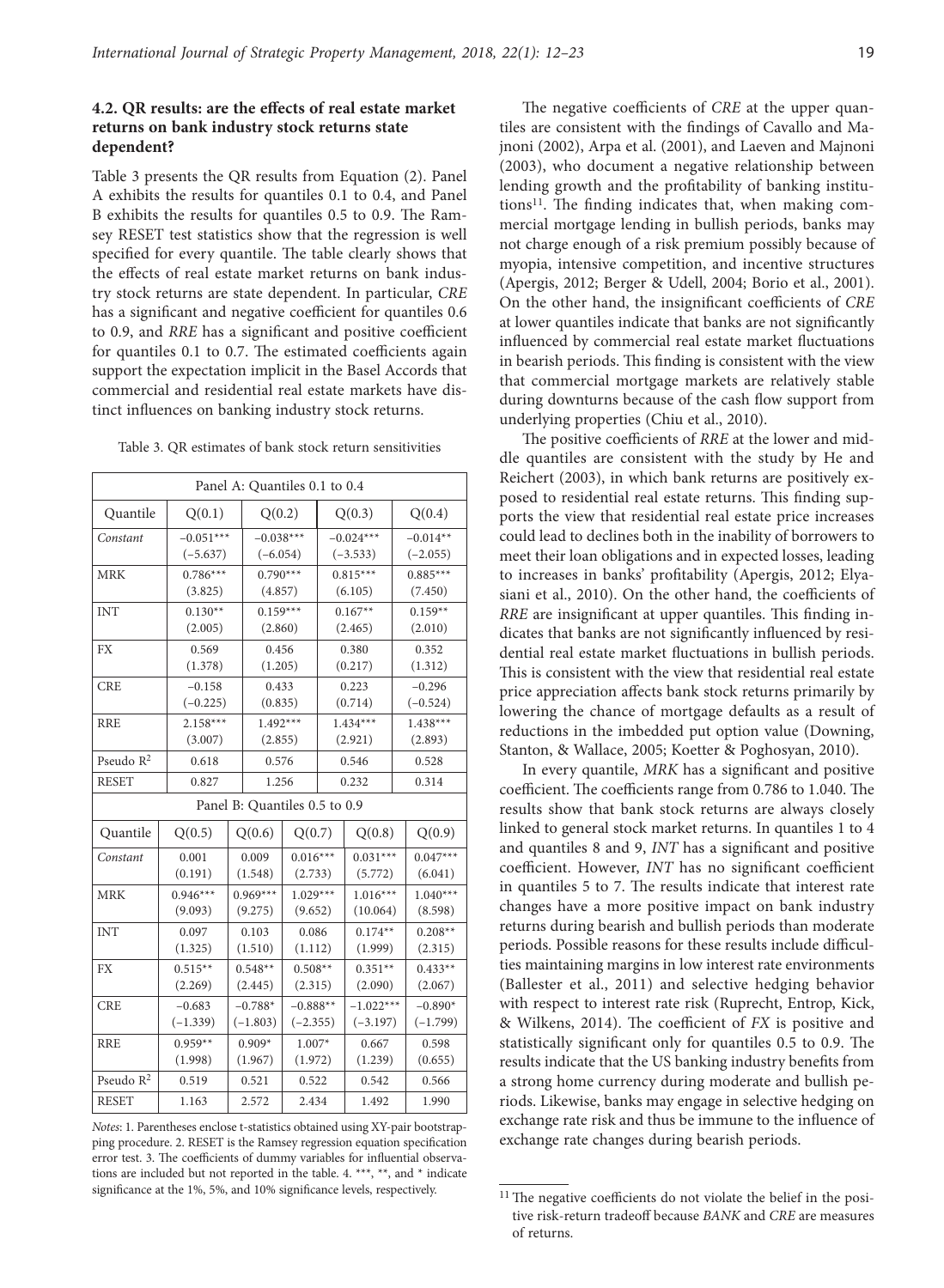# **Concluding remarks**

This study investigates the relationship between changes in commercial and residential real estate prices and US banking industry returns using OLS and quantile regression. Several interesting results are obtained. First, consistent with the implicit view in the Basel Accords, commercial and residential real estate markets have a very different impact on banking industry stock returns. The stock returns are positively linked with price appreciation in the former market and could be adversely linked in the latter market. Second, the effects of real estate market returns on bank industry stock returns are state dependent. Commercial real estate returns influence banking industry stock returns during bullish periods. Residential real estate returns have an impact on bank industry stock returns during bearish periods. Third, the findings here reinforce the conclusion reached in earlier studies that US bank stock returns are exposed to interest rate and foreign exchange risks.

These findings have valuable implications for investors, managers and regulatory authorities. In particular, the results regarding the influence of real estate markets should encourage stock investors, bank managers, and regulatory authorities to look into commercial and residential real estate markets individually to observe their links with bank stock returns. Admittedly, further research is required to establish final conclusions. Additional studies employing other real estate indices should be conducted. In addition, future studies are needed to determine whether the results of this study can be generalized to banking industries outside of the US.

# **Acknowledgements**

The authors would like to thank two anonymous referees for their comments and suggestions. Grant support from Taiwanese Ministry of Science and Technology (NSC 102– 2410-H-259–014) is gratefully acknowledged.

#### **References**

- Akella, S. R., & Chen, S. J. (1990). Interest rate sensitivity of bank stock returns: specification effects and structural changes. *Journal of Financial Research, 13*, 147-154. https://doi.org/10.1111/j.1475–6803.1990.tb00544.x
- Akella, S. R., & Greenbaum, S. I. (1992). Innovations in interest rates, duration transformation, and bank stock returns. *Journal of Money, Credit and Banking, 24*, 27-42. https://doi.org/10.2307/1992789
- Allen, D. E., Powell, R. J., & Singh, A. K. (2011). Asset pricing, the Fama-French factor model and the implications of quantile regression analysis. In G. N. Gregoriou & R. Pascalan (Eds.), *Financial econometrics modeling: market microstructure, factormodels and financial risk measures*. Palgrave Macmillan, Basingstoke, U.K.

https://doi.org/10.1057/9780230298101\_7

Allen, M. T., Madura, J., & Wiant, K. J. (1995). Commercial bank exposure and sensitivity to the real estate market. *Journal of Real Estate Research, 10*, 129-140.

- Ambrose, B. W., & Sanders, A. B. (2003). Commercial mortgagebacked securities: prepayment and default. *Journal of Real Estate Finance and Economics, 26*, 179-196. https://doi.org/10.1023/A:1022978708728
- Apergis, N. (2012). Financial crisis and the real estate market in Greece: the impact on bank stock prices. *International Journal of Economics and Business Research, 4,* 530-539. https://doi.org/10.1504/IJEBR.2012.048777
- Arpa, M., Giulini I., Ittner, A., & Pauer, F. (2001). *The influence of macroeconomic developments on Austrian banks: implications for banking supervision* (pp. 91-116). Working Paper. Bank of International Settlements.
- Atkins, R., & Fray, K. (2013). US banks now worth double Brics resource groups. *Financial Times*. Retrieved from https://next. ft.com/content/bd9c5624-f2e5–11e2–802f-00144feabdc0
- Au Yong, H. H., & Faff, R. (2008). Asia-Pacific banks risk exposures: pre and post the Asian financial crisis. *Applied Financial Economics, 18*, 431-449. https://doi.org/10.1080/09603100600970057
- Bae, S. C. (1990). Interest rate changes and common stock returns of financial institutions: revisited. *Journal of Financial Research, 13,* 71-79.

https://doi.org/10.1111/j.1475–6803.1990.tb00537.x Baele, L., De Bruyckere, V., De Jonghe, O., & Vander Vennet, R. (2015). Model uncertainty and systematic risk in US banking. *Journal of Banking and Finance, 53*, 49-66. https://doi.org/10.1016/j.jbankfin.2014.11.012

- Ballester, L., Ferrer, R., & González, C. (2011). Linear and nonlinear interest rate sensitivity of Spanish banks. *Spanish Review of Financial Economics, 9*, 35-48. https://doi.org/10.1016/j.srfe.2011.09.002
- Basel Committee on Banking Supervision. (2014). *Basel capital framework national discretions*. Bank for International Settlements, Basel, Switzerland.
- Baur, D. G. (2013). The structure and degree of dependence: a quantile regression approach. *Journal of Banking and Finance, 37*, 786-798. https://doi.org/10.1016/j.jbankfin.2012.10.015
- Baur, D. G., Dimpfl, T., & Jung, R. C. (2012). Stock return autocorrelations revisited: a quantile regression approach. *Journal of Empirical Finance, 19,* 254-265. https://doi.org/10.1016/j.jempfin.2011.12.002
- Belsley, D. A., Kuh, E., & Welsch, R. E. (2005). *Regression diagnostics: identifying influential data and sources of collinearity*. John Wiley & Sons, Hoboken, NJ.
- Benink, H. A., & Wolff, C. C. (2000). Survey data and the interest rate sensitivity of US bank stock returns. *Economic Notes, 29*, 201-213. https://doi.org/10.1111/1468–0300.00030
- Berger, A., & Bouman, C. (2009). *Bank liquidity creation, monetary policy, and financial crises*. Working Paper. University of South Carolina, Wharton F.I.C., Tilburg University, MIT, and Case Western Reserve University.
- Berger, A. N., & Udell, G. F. (2004). The institutional memory hypothesis and the procyclicality of bank lending behavior. *Journal of Financial Intermediation, 13,* 458-495. https://doi.org/10.1016/j.jfi.2004.06.006
- Bessler, W., & Kurmann, P. (2014). Bank risk factors and changing risk exposures: capital market evidence before and during the financial crisis. *Journal of Financial Stability, 13,* 151-166. https://doi.org/10.1016/j.jfs.2014.06.003
- Bessler, W., Kurmann, P., & Nohel, T. (2015). Time-varying systematic and idiosyncratic risk exposures of US bank holding companies. *Journal of International Financial Markets, Institutions and Money, 35,* 45-68. https://doi.org/10.1016/j.intfin.2014.11.009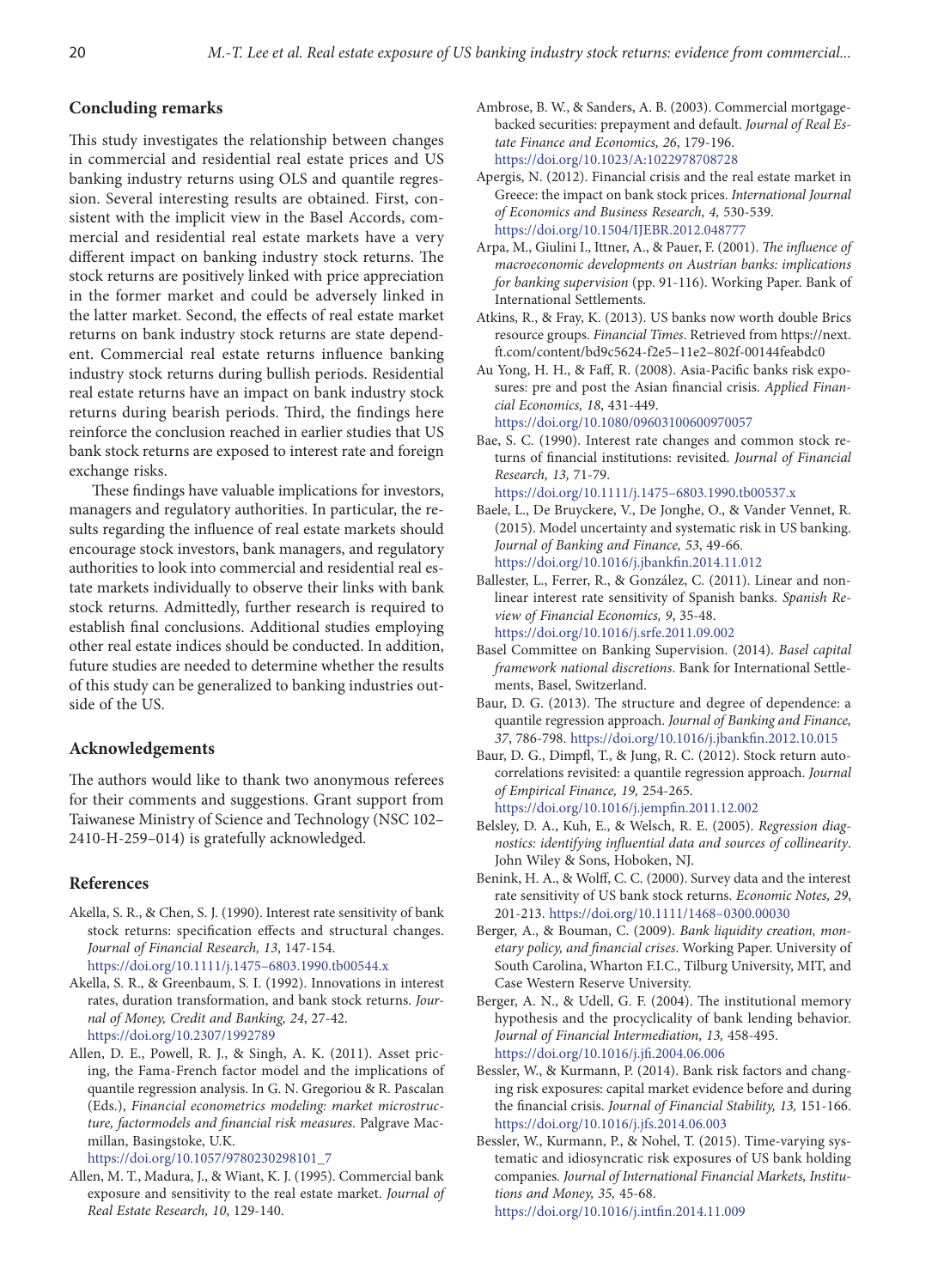- Blaško, M., & Sinkey, J. F. (2006). Bank asset structure, real-estate lending, and risk-taking. *Quarterly Review of Economics and Finance, 46*, 53-81. https://doi.org/10.1016/j.qref.2004.11.002
- Borio, C., Furfine, C., & Lowe, P. (2001). Procyclicality of the financial system and financial stability: issues and policy options. *BIS papers, 1*, 1-57.
- Cavallo, M., & Majnoni, G. (2002). Do banks provision for bad loans in good times? Empirical evidence and policy implications. In R. M. Levich, G. Majnoni, & C. M. Reinhart (Eds.), *Ratings, rating agencies and the global financial system* (pp. 319-342)*.* Springer, New York, NY. https://doi.org/10.1007/978–1-4615–0999–8\_19
- Chamberlain, S., Howe, J. S., & Popper, H. (1997). The exchange rate exposure of US and Japanese banking institutions. *Journal of Banking and Finance, 21*, 871-892. https://doi.org/10.1016/S0378–4266(97)00002–2
- Chandan, S., & Zausner, C. (2015). *The impact of regulation on commercial real estate finance regulatory design, real outcomes*. CRE Financial Council, Washington, DC.
- Chiu, B., Lee, M. T., Lee, M. L., & Chiang, K. C. H. (2010). Timevarying real estate sensitivities of mortgage REITs. *Applied Economics Letters, 17*, 1633-1640. https://doi.org/10.1080/13504850903120667
- Choi, J. J., & Elyasiani, E. (1997). Derivative exposure and the interest rate and exchange rate risks of US banks. *Journal of*
- *Financial Services Research, 12*, 267-286. https://doi.org/10.1023/A:1007982921374
- Choi, J. J., Elyasiani, E., & Kopecky, K. J. (1992). The sensitivity of bank stock returns to market, interest and exchange rate risks. *Journal of Banking and Finance, 16*, 983-1004. https://doi.org/10.1016/0378–4266(92)90036-Y
- Choulet, C., & Quignon, L. (2009). *European banks: support plans to be tested by the recession*. Working Paper. Economic Research Department, BNP Paribas.
- Czaja, M. G., Scholz, H., & Wilkens, M. (2009). Interest rate risk of German financial institutions: the impact of level, slope, and curvature of the term structure. *Review of Quantitative Finance and Accounting, 33*, 1-26. https://doi.org/10.1007/s11156–008–0104–9
- Czaja, M. G., Scholz, H., & Wilkens, M. (2010). Interest rate risk rewards in stock returns of financial corporations: evidence from Germany. *European Financial Management, 16*, 124-154. https://doi.org/10.1111/j.1468–036X.2008.00455.x
- De Vries, C. G. (2005). The simple economics of bank fragility. *Journal of Banking* & *Finance, 29,* 803-825. https://doi.org/10.1016/j.jbankfin.2004.08.003
- Di Iorio, A., Faff, R., & Sander, H. (2013). An investigation of the interest rate risk and exchange rate risk of the European financial sector: Euro zone versus non-Euro zone countries. *Journal of Accounting and Management Information Systems, 12*, 319-344.
- Dinenis, E., & Staikouras, S. K. (1998). Interest rate changes and common stock returns of financial institutions: evidence from the UK. *European Journal of Finance, 4*, 113-127. https://doi.org/10.1080/135184798337344
- Downing, C., Stanton, R., Wallace, N. (2005). An empirical test of a two-factor mortgage prepayment and valuation model: how much do house prices matter. *Real Estate Economics, 33*, 681-710. https://doi.org/10.1111/j.1540–6229.2005.00135.x
- Du, D., Hu, O., & Wu, H. (2014). Emerging market currency exposure: Taiwan. *Journal of Multinational Financial Management, 28*, 47-61. https://doi.org/10.1016/j.mulfin.2014.10.001
- Elmer, P., & Seelig, S. (1999). Insolvency, trigger events, and consumer risk posture in the theory of single-family mortgage default. *Journal of Housing Research, 10*, 1-25.

Elyasiani, E., & Mansur, I. (1998). Sensitivity of the bank stock returns distribution to changes in the level and volatility of interest rate: a GARCH-M model. *Journal of Banking and Finance, 22*, 535-563.

https://doi.org/10.1016/S0378–4266(98)00003-X

- Elyasiani, E., & Mansur, I. (2003). International spillover of risk and return among major banking institutions: a bivariate GARCH model. *Journal of Accounting, Auditing and Finance, 18*, 303-330. https://doi.org/10.1177/0148558X0301800207
- Elyasiani, E., & Mansur, I. (2004). Bank stock return sensitivities to the long-term and short-term interest rates: a multivariate GARCH approach. *Managerial Finance, 30*, 32-55. https://doi.org/10.1108/03074350410769263
- Elyasiani, E., Mansur, I., & Wetmore, J. L. (2010). Real-estate risk effects on financial institutions' stock return distribution: a bivariate GARCH analysis. *Journal of Real Estate Finance and Economics, 40*, 89-107.

https://doi.org/10.1007/s11146–008–9125–3

Faff, R. W., & Howard, P. F. (1999). Interest rate risk of Australian financial sector companies in a period of regulatory change. *Pacific-Basin Finance Journal, 7*, 83-101.

https://doi.org/10.1016/S0927–538X(99)00002–5 Fama, E. F. (1980). Banking in the theory of finance. *Journal of* 

*Monetary Economics,* 6, 39-57. https://doi.org/10.1016/0304–3932(80)90017–3

- Ferrer, R., González, C., & Soto, G. M. (2010). Linear and nonlinear interest rate exposure in Spain. *Managerial Finance, 36*, 431-451. https://doi.org/10.1108/03074351011039445
- Fin, D. E., Gerrans, P., Singh, A. K., & Powell, R. (2009). Quantile regression: its application in investment analysis. *Finsia Journal of Applied Finance, 4*, 7-12.
- Flannery, M. J., & James, C. M. (1984). The effect of interest rate changes on the common stock returns of financial institutions. *Journal of Finance, 39*, 1141-1153. https://doi.org/10.1111/j.1540–6261.1984.tb03898.x
- Gande, A., & Saunders, A. (2012). Are banks still special when there is a secondary market for loans?. *Journal of Finance, 67*, 1649-1684.

https://doi.org/10.1111/j.1540–6261.2012.01769.x

- Geltner, D., & Ling, D. C. (2006). Considerations in the design and construction of investment real estate research indices. *Journal of Real Estate research, 28*, 411-444.
- Giliberto, M. (1985). Interest rate sensitivity in the common stocks of financial intermediaries: a methodological note. *Journal of Financial and Quantitative Analysis, 20*, 123-126. https://doi.org/10.2307/2330682
- Gounopoulos, D., Molyneux, P., Staikouras, S. K., Wilson, J. O. S., & Zhao, G. (2013). Exchange rate risk and the equity performance of financial intermediaries. *International Review of Financial Analysis, 29*, 271-282. https://doi.org/10.1016/j.irfa.2012.04.001
- Greatrex, C. A., & Rengifo, E. (2010). *Government intervention and the CDS market: a look at the market's response to policy announcements during the 2007–2009 financial crisis*. Working Paper. Department of Economics, Fordham University.
- Hahm, J. H. (2004). Interest rate and exchange rate exposures of banking institutions in pre-crisis Korea. *Applied Economics, 36*, 1409-1419. https://doi.org/10.1080/0003684042000206979
- Hao, L., & Naiman, D. Q. (2007). *Quantile regression*. Sage Publicatons, London, UK. https://doi.org/10.4135/9781412985550
- Harris, J. M., Wayne Marr, M., & Spivey, M. F. (1991). Exchange rate movements and the stock returns of US commercial banks. *Journal of Business Research, 22*, 233-242. https://doi.org/10.1016/0148–2963(91)90004-H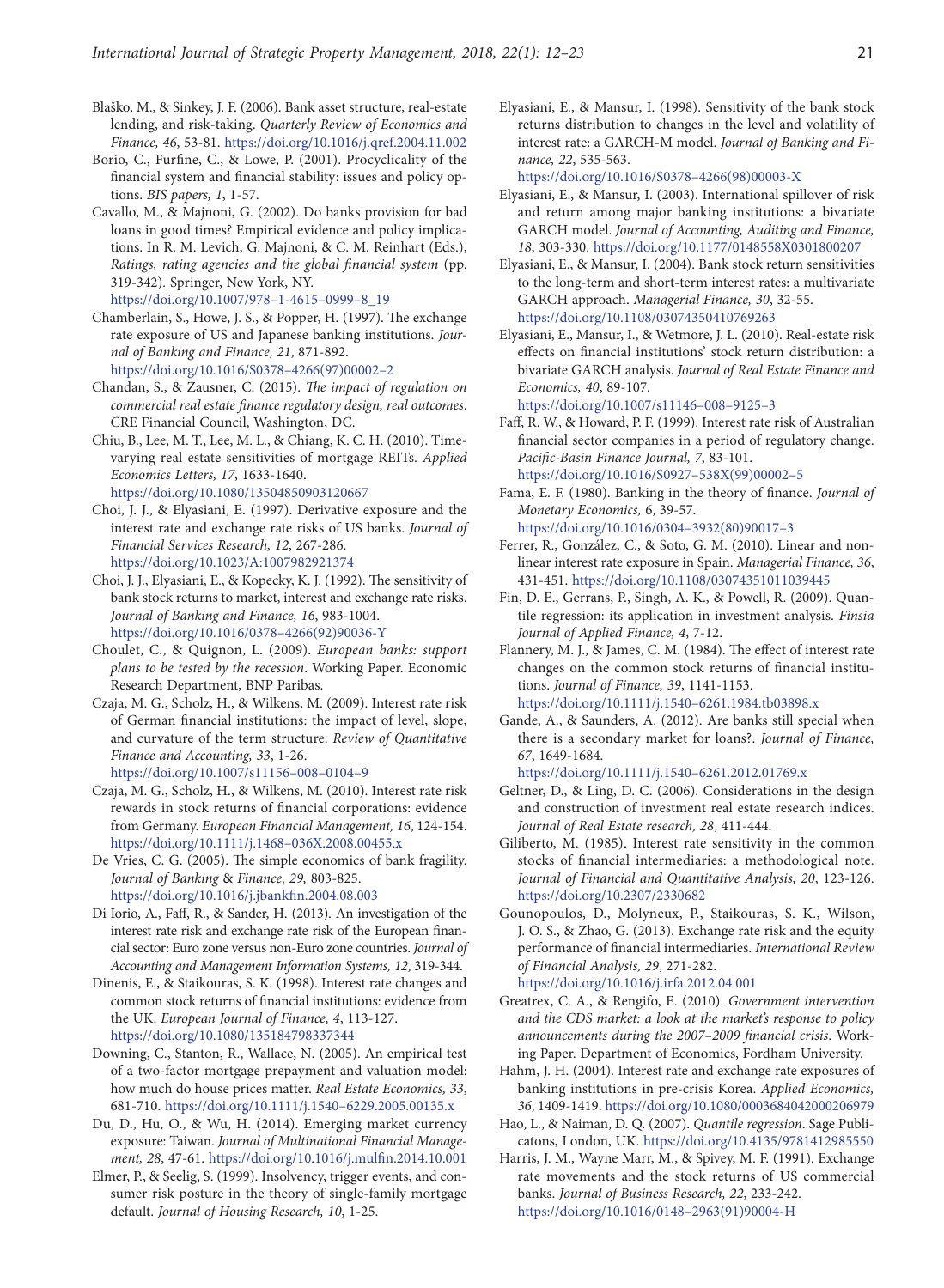- He, L. T., Myer, F. C. N., & Webb, J. R. (1996). The sensitivity of bank stock returns to real estate. *Journal of Real Estate Finance and Economics, 12*, 203-220. https://doi.org/10.1007/BF00132268
- He, L. T., & Reichert, A. K. (2003). Time variation paths of factors affecting financial institutions and stock returns. *Atlantic Economic Journal, 31*, 71-86. https://doi.org/10.1007/BF02298464
- Herring, R., & Wachter, S. (2003). Bubbles in real estate markets. In W. C. Hunter, G. G. Kaufman, & M. Pomerleano (Eds.), *Asset Price Bubbles: The Implications for Monetary, Regulatory, and International Policies* (pp. 217-230). MIT Press, Cambridge, MA.
- Herring, R. J., & Wachter, S. (1998). Real estate booms and banking busts: an international perspective. *Wharton Conference on Asian Twin Financial Crises*, 9–10 March 1998. The Long Term Credit Bank, Tokyo, Japan.
- Ho, T. S., & Saunders, A. (1981). The determinants of bank interest margins: theory and empirical evidence. *Journal of Financial and Quantitative Analysis, 16*, 581-600. https://doi.org/10.2307/2330377
- Huizinga, H., & Laeven, L. (2012). Bank valuation and accounting discretion during a financial crisis. *Journal of Financial Economics, 106*, 614-634.

https://doi.org/10.1016/j.jfineco.2012.06.008

Joseph, N. L., & Vezos, P. (2006). The sensitivity of US banks' stock returns to interest rate and exchange rate changes. *Managerial Finance, 32*, 182-199.

https://doi.org/10.1108/0307435061064193

- Kane, E. J., & Unal, H. (1988). Change in market assessments of deposit-institution riskiness. *Journal of Financial Services Research, 1,* 207-229. https://doi.org/10.1007/BF00114851
- Kasman, S., Vardar, G., & Tunç, G. (2011). The impact of interest rate and exchange rate volatility on banks' stock returns and volatility: evidence from Turkey. *Economic Modelling, 28*, 1328-1334.

https://doi.org/10.1016/j.econmod.2011.01.015

- Koenker, R., & Bassett, G. (1978). Regression quantiles. *Econometrica, 46*, 33–50. https://doi.org/10.2307/1913643
- Koetter, M., & Poghosyan, T. (2010). Real estate prices and bank stability. *Journal of Banking and Finance, 34*, 1129-1138. https://doi.org/10.1016/j.jbankfin.2009.11.010
- Kolb, R. W. (2011). *Financial contagion: the viral threat to the wealth of nations.* John Wiley & Sons, Hoboken, NJ. https://doi.org/10.1002/9781118267646
- Kosfeld, R., & Robe, S. (2001). Testing nonlinearities in German bank stock returns. *Empirical Economics, 26*, 581-597. https://doi.org/10.1007/s001810000072
- Kwan, S. H. (1991). Re-examination of interest rate sensitivity of commercial bank stock returns using a random coefficient model. *Journal of Financial Services Research, 5*, 61-76. https://doi.org/10.1007/BF00127084
- Lael Joseph, N., & Vezos, P. (2006). The sensitivity of US banks' stock returns to interest rate and exchange rate changes. *Managerial Finance, 32*, 182-199.

https://doi.org/10.1108/0307435061064193

- Laeven, L., & Majnoni, G. (2003). Loan loss provisioning and economic slowdowns: too much, too late?. *Journal of Financial Intermediation, 12*, 178-197. https://doi.org/10.1016/S1042–9573(03)00016–0
- Lausberg, C. (2004). The real estate market risk of banks-evidence of its importance and consequences for managing risk in real estate lending. *ICFAI Journal of Financial Economics, 2*, 1-13.
- Lee, M.-T., Lee, M.-L., Lai, F.-T., & Yang, T.-H. (2011). Do real estate stocks hedge inflation in the long run? Evidence from three east asian emerging markets. *Journal of Real Estate Literature, 19*, 347-371.
- Lee, M. L., & Chiang, K. (2010). Long-run price behaviour of equity REITs: become more like common stocks after the early 1990s?. *Journal of Property Investment and Finance, 28*, 454- 465. https://doi.org/10.1108/14635781011080302
- Lee, M. L., Lee, M. T., & Chiang, K. C. H. (2008). Real estate risk exposure of equity real estate investment trusts. *Journal of Real Estate Finance and Economics, 36*, 165-181. https://doi.org/10.1007/s11146–007–9058–2
- Lepetit, L., Nys, E., Rous, P., & Tarazi, A. (2008). Bank income structure and risk: an empirical analysis of European banks. *Journal of Banking and Finance, 32*, 1452-1467. https://doi.org/10.1016/j.jbankfin.2007.12.002
- Li, G., Li, Y., & Tsai, C.-L. (2015). Quantile correlations and quantile autoregressive modeling. *Journal of the American Statistical Association, 110*, 246-261. https://doi.org/10.1080/01621459.2014.892007
- Martin, A. D. (2000). Exchange rate exposure of the key financial institutions in the foreign exchange market. *International Review of Economics and Finance, 9*, 267-286. https://doi.org/10.1016/S1059–0560(99)00059–3
- Mei, J., & Saunders, A. (1995). Bank risk and real estate: an asset pricing perspective. *Journal of Real Estate Finance and Economics, 10*, 199-224. https://doi.org/10.1007/BF01096939
- Mensi, W., Hammoudeh, S., Reboredo, J. C., & Nguyen, D. K. (2014). Do global factors impact BRICS stock markets? A quantile regression approach. *Emerging Markets Review, 19*, 1-17. https://doi.org/10.1016/j.ememar.2014.04.002
- Ozoguz, A. (2009). Good times or bad times? Investors' uncertainty and stock returns. *Review of Financial Studies, 22*, 4377-4422. https://doi.org/10.1093/rfs/hhn097
- Panagopoulos, Y., & Vlamis, P. (2008). *Bank lending, real estate bubbles and Basel II*. Working Paper No. 8. Center for Planning and Economic Reserch, Athens, Greece.
- Parker, D., MacFarlane, J., Newell, G., & Rossini, P. (2007). Developing an appraisal-based residential property index. *13th Annual Conference of the Pacific Rim Real Estate Society*, 21 January 2007. Fremantle, Western Australia.
- Perez‐Quiros, G., & Timmermann, A. (2000). Firm size and cyclical variations in stock returns. *Journal of Finance, 55*, 1229- 1262. https://doi.org/10.1111/0022–1082.00246
- Petscher, Y., & Logan, J. A. R. (2014). Quantile regression in the study of developmental sciences. *Child Development, 85*, 861- 881. https://doi.org/10.1111/cdev.12190
- Pu, L. (2008). Basel II and its impact on property market in HK-SAR. *14th Annual Conference of the Pacific Rim Real Estate Society*, 20–23 January 2008. Kuala Lumpur, Malaysia.
- Rahman, A. A. (2010). Three-factor CAPM risk exposures: some evidence from Malaysian commercial banks. *Asian Academy of Management Journal of Accounting and Finance, 6*, 47-67.
- Ruprecht, B., Entrop, O., Kick, T. K., & Wilkens, M. (2014). *Market timing, maturity mismatch, and risk management: evidence from the banking industry*. Woring Paper. Deutsche Bundesbank.
- Ryan, S. K., & Worthington, A. C. (2004). Market, interest rate and foreign exchange rate risk in Australian banking: a GARCH-M approach. *International Journal of Applied Business and Economic Research, 2*, 81-103.
- Santa-Clara, P., & Valkanov, R. (2003). The presidential puzzle: political cycles and the stock market. *Journal of Finance, 58*, 1841-1872. https://doi.org/10.1111/1540–6261.00590